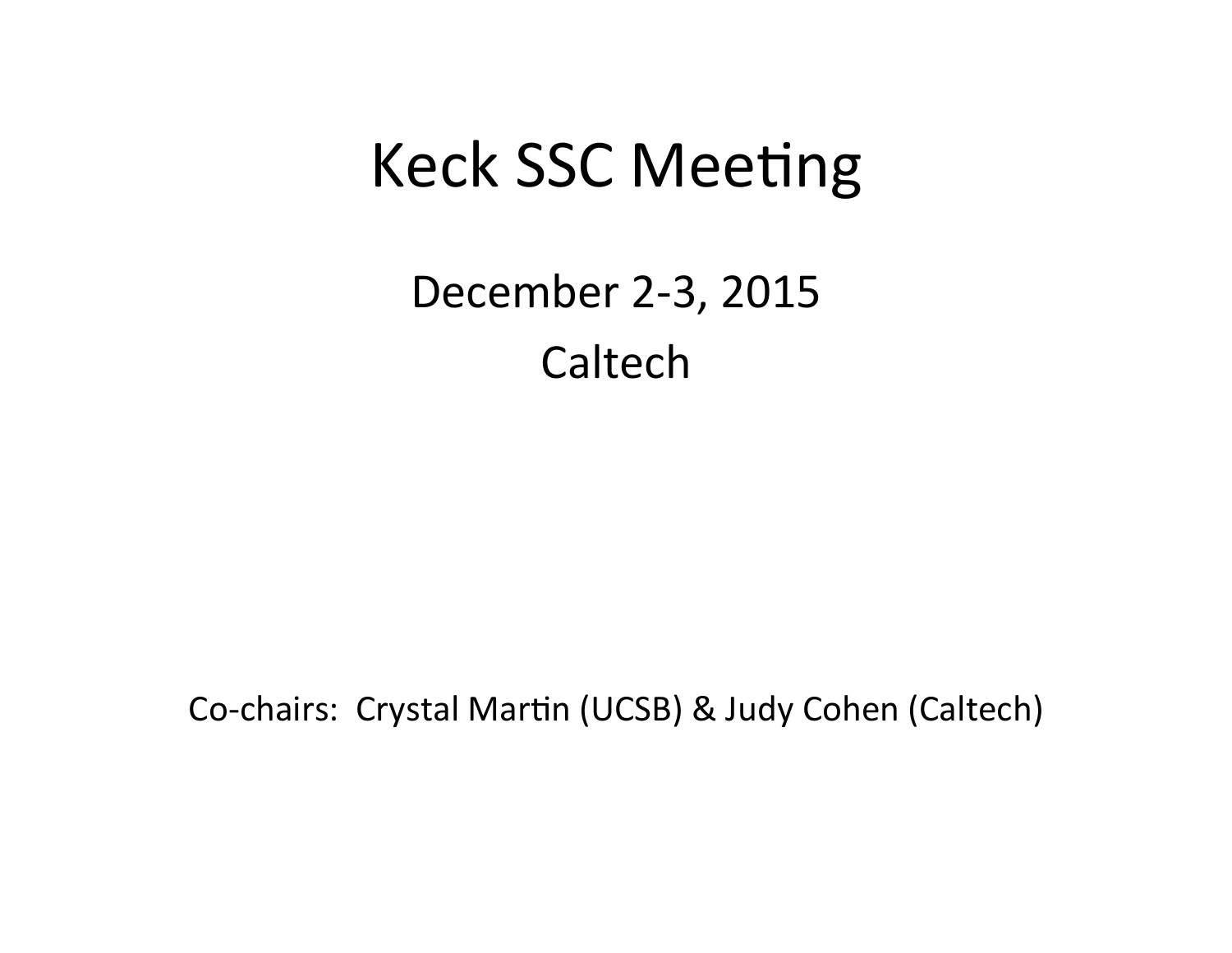### **Observatory Report**

- Keck remains facility with highest "impact" per telescope  $\bullet$ 
	- Roughly 300 refereed papers/yr (since 2006) using Keck data
	- Papers based on Keck AO continue to rise (currently at  $\sim$ 75 annually)
	- Four of the 5 most productive ground-based telescopes in the world are on Maunakea (Keck, Subaru, UKIRT, CFHT)
- KOA usage increasing as measured by citation count. KOA will receive a NASA Honor Award on Dec 8.
	- SSC suggests Hien Tran be recognized at WMKO
- Telescope on-sky efficiency has remained steady at ~45%.
- Sendai meeting recommended greater interaction between Keck  $\bullet$ and Subaru through increased time exchanges and annual meeting.
	- Encourage bottom-up collaborations
	- Would be beneficial if exchange time could use the Subaru queue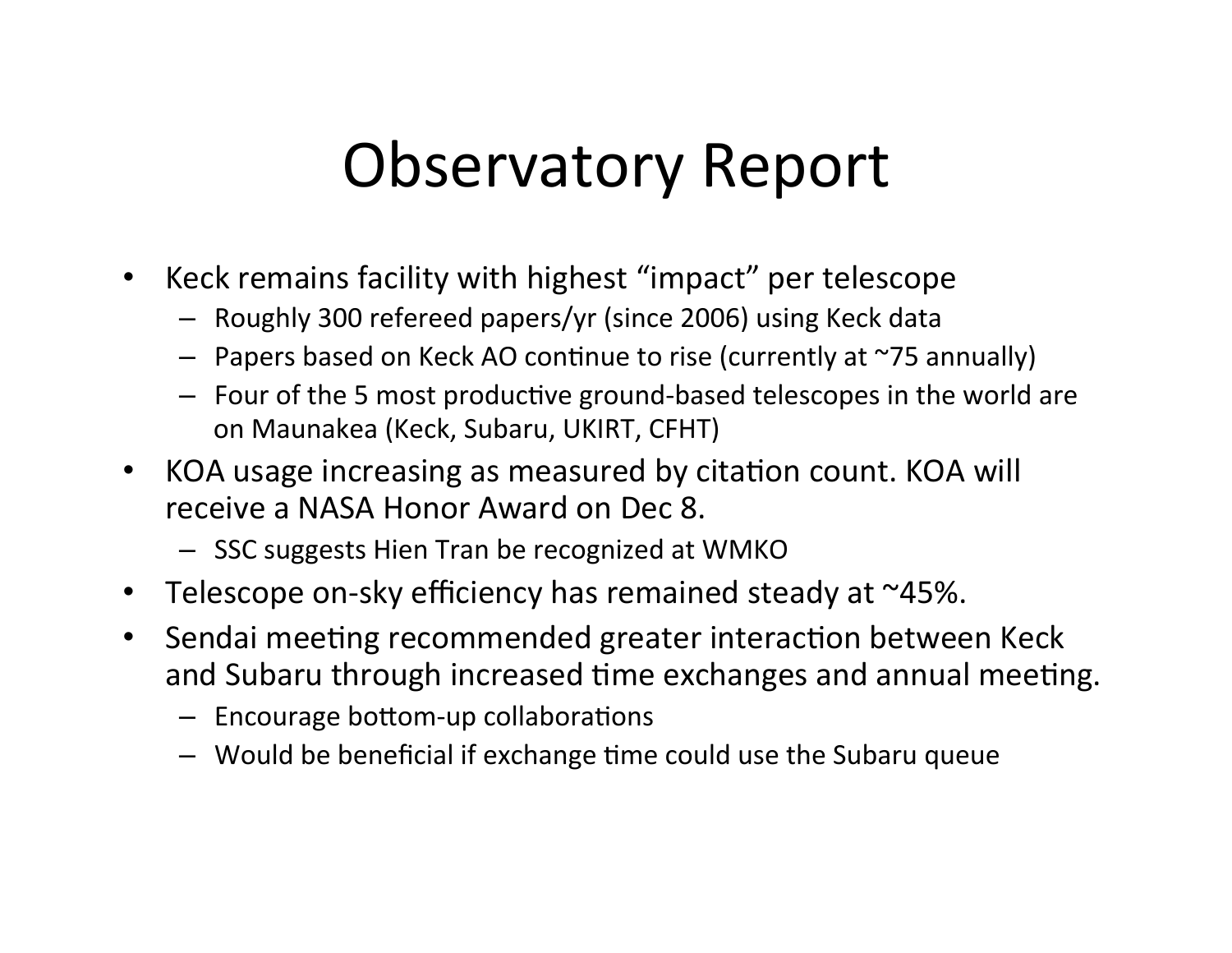# Develop New Strategic Plan

- Task groups met December 3rd at Caltech
	- $-$  Keck & TMT
	- $-$  Keck & JWST
	- Keck%&%WFIRST/Euclid%
	- Keck & Time Domain Astronomy
	- $-$  Keck & Planet finding and characterization
	- Keck & Subaru
	- $-$  Evolution of AO at Keck
- Draft reports due at AAS (January); reviewers have been named
- Many volunteers from user community
	- Have representation from UC, Caltech, NASA, UH, Yale, and Australia.
	- $-$  Includes early career scientists
	- $-$  Includes support astronomers as executive secretaries
- Integration team will meet in February after SSC meeting
	- $-$  Prioritize technical needs for next 5 years
	- $-$  Discuss implications for future data pipelines and archiving
- **Present results at June SSC and CARA Board meetings**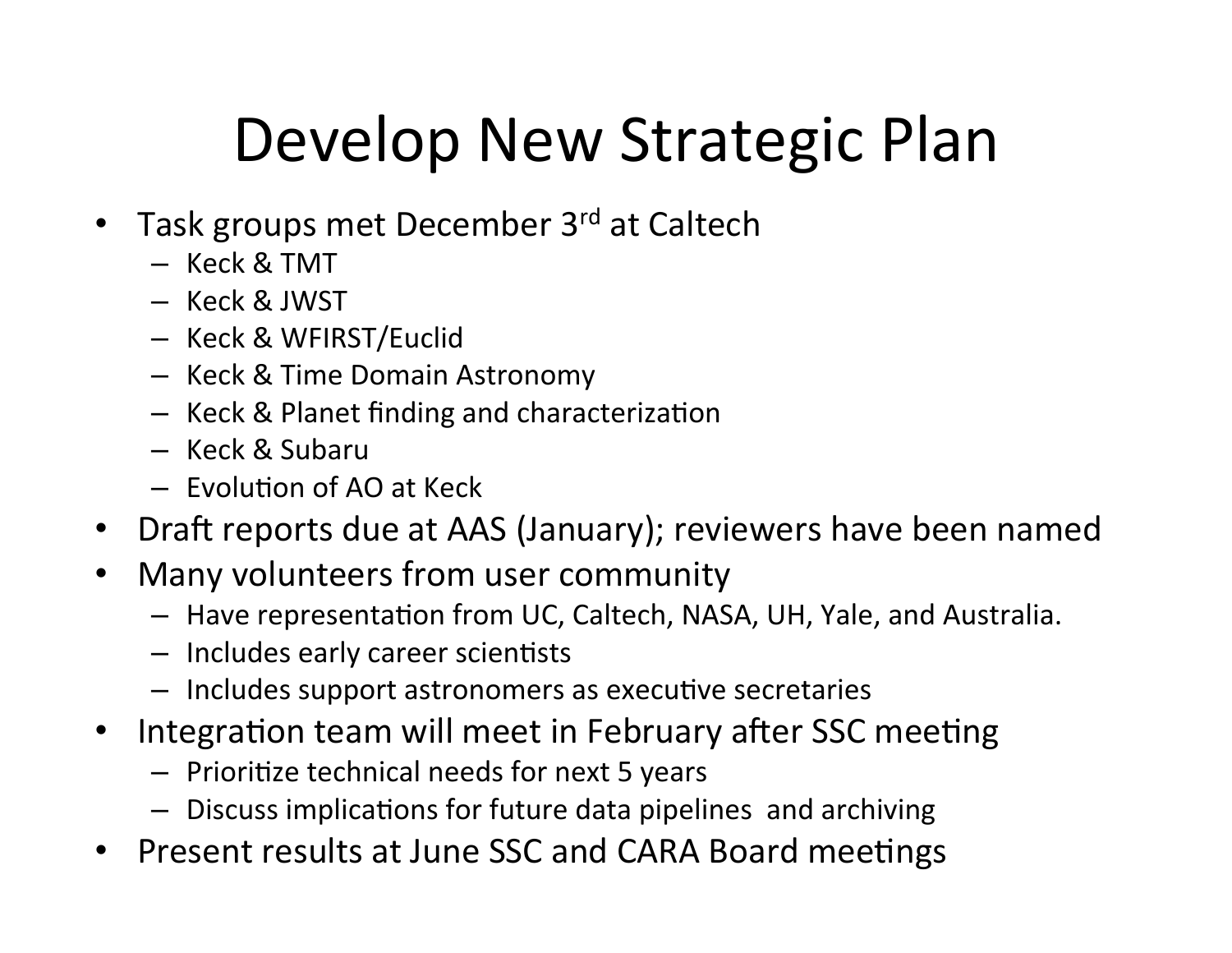## ATI / MRI / MSIP Proposals

- Congratulations on the NSF MRI NIRSPEC upgrade award  $($1.3M)!$
- NSF MSIP Pre-proposal for K2 near-IR T-T sensor and multiple LGS AO to advance lensing, GR in GC, exoplanets (PI: P. Wizinowich)
	- $-$  SSC enthusiastically supports this important step for advancing AO
- NSF ATI proposal to demonstrate near-IR high order WFS & new detector technology on KII (PI: P. Wizinowich)
	- $-$  Collaborating with UH on APD camera, PWFS & Subaru on PWFS
	- L-band survey of M stars for exoplanets is scientifically unique (besides LBT)
	- $-$  This appears to be an excellent collaboration on AO tech and science
- NSF MRI proposal for adding precision RV capability to NIRSpec is being prepared (PI: C. Beichman)
	- $-$  H-band Laser comb from COTS parts, uses Keck II AO with sky and star fiber feed
	- $-$  SSC is enthusiastic about the expected 1 3 m/s precision, a first for near-IR and at moderate cost and schedule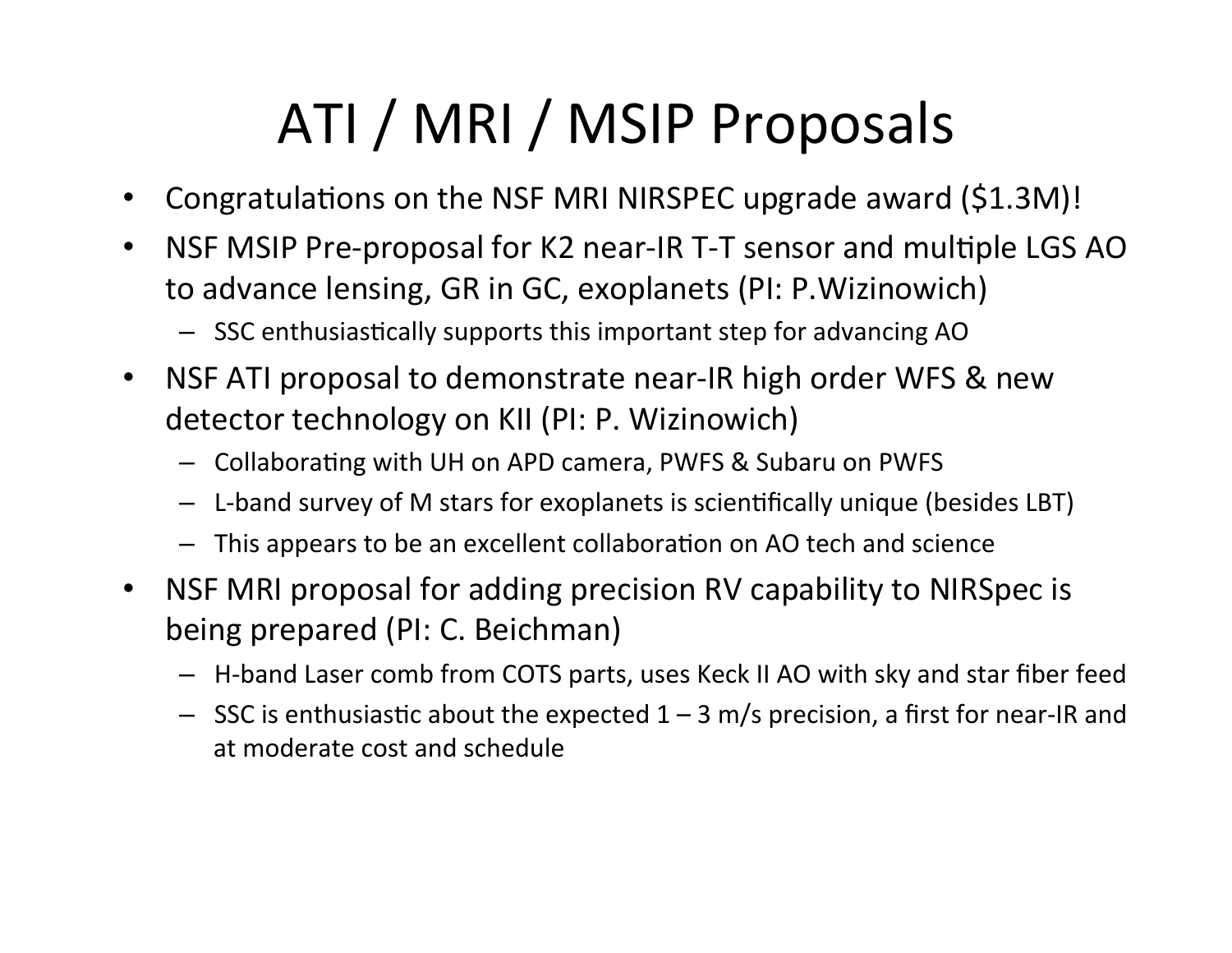# Other Activities-1

- Segment Repair
	- $-$  Pathfinder repair completed and segment returned to telescope with excellent on sky performance.
	- $-$  Repair duration shorter than planned 25 vs 33 days which is grounds for optimism but not yet for planning purposes
	- $-$  Readiness review Feb 2016 with production start in Spring 2016
- Old Keck II dye laser decommissioned. Successful on-sky test of new laser on Dec 1 with 10x power return and  $1.5"$  image size
- TCS upgrade showing excellent technical performance ( $\gamma$ 1" rms blind pointing vs 6" with current TCS).
	- Keck II (Keck I) operational handoff planned for March 2016 (June 2016)
- Unattended night observation (UNO) could potentially result in an *additional* 43 hours/year of science observing
	- $-$  main reliability improvement: K2 dome
	- SSC remains highly concerned about losing observing time under UNO (because no one is on the summit to fix things) and a potential catastrophic event (because no one noticed ...)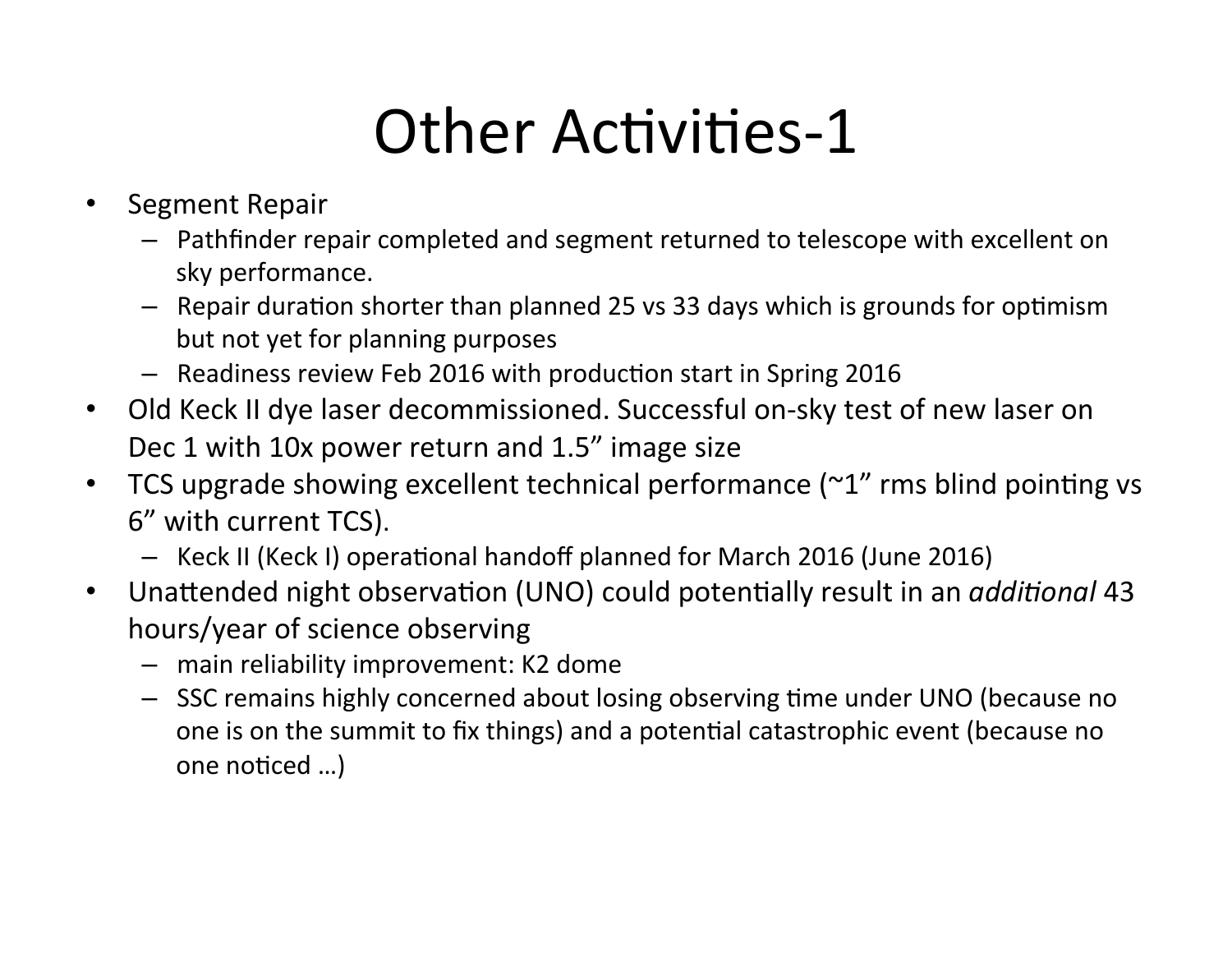## **Other Activities-2**

- Purchase of spare secondary mirror blank in progress
	- Possible to store the blank (save on cost), polish mirror (active spare), and/or store in a new mirror cell
	- K1 and K2 secondaries are not currently interchangeable
- TRICK (near-IR tip-tilt sensor) operational and available for shared-risk science. Better than existing tip-tilt sensor
- K2 center-launch laser system in routine use since May
	- AO performance is largely unchanged relative to side-launch system; reason under investigation
- **FY16 priorities**  $\bullet$ 
	- $-$  excellence in operations
	- segment repair
	- KCWI-blue commissioning
	- K2 LGSAO fiber laser commissioning
	- OSIRIS upgrade commissioning
- -TCS upgrade handover
- -NIRES installation
- -K1 deployable tertiary
- -KCWI-red preparation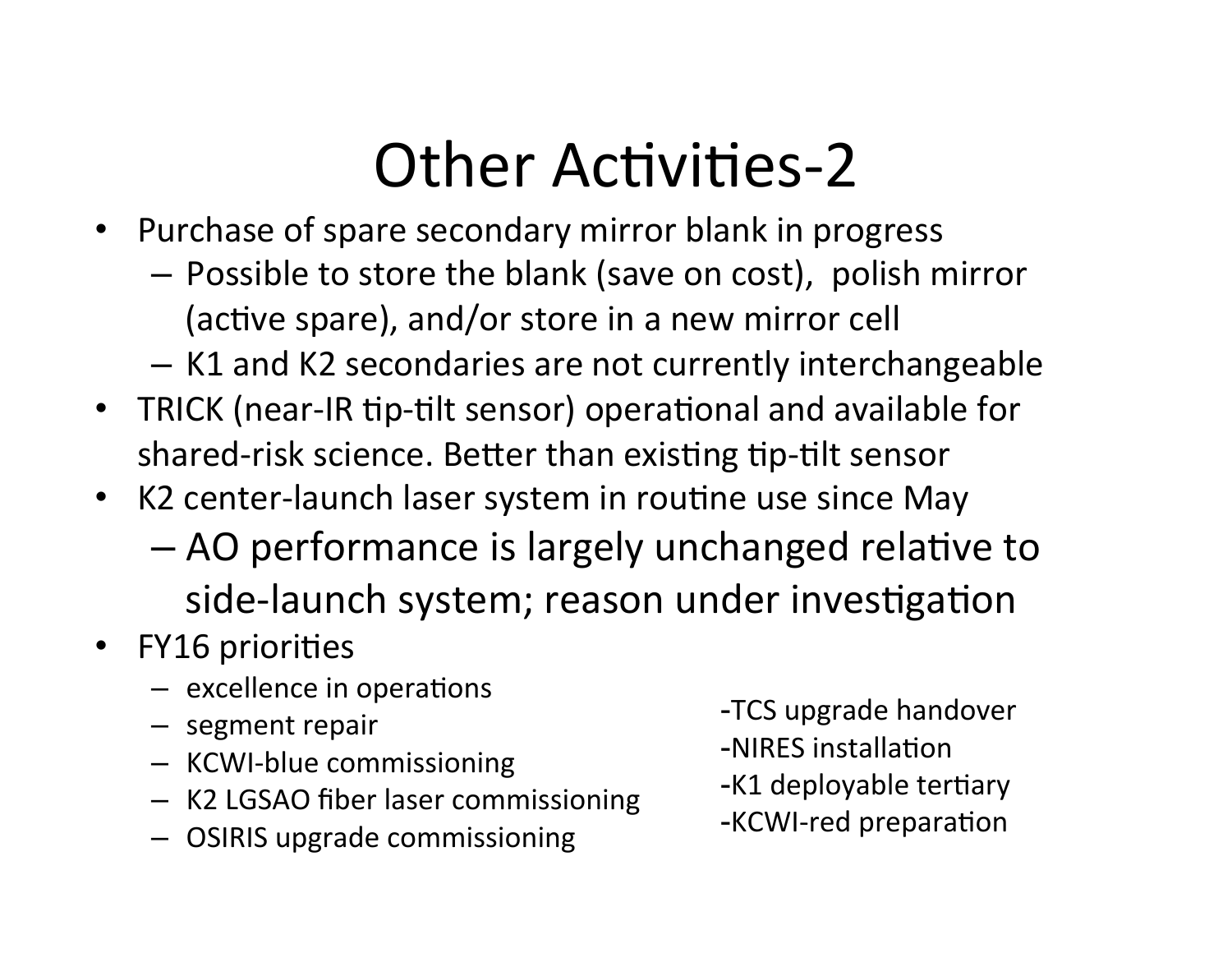#### **KCWI Report**

- SSC continues to strongly support the science opportunity offered by KCWI blue and red.
- Community demand for KCWI remains high
	- Competition (VLT/MUSE) already producing papers at high rate
	- KCWI has unique blue coverage
	- KCWI-R works further to red than MUSE; synergies with **JWST**
- Initial (but limited) tests show basic spectrograph is working
	- End-to-end spectra with 1 of 5 gratings and two (of three) slicers
- Project exceeds 2/2015 cost estimate
	- Stand down to perform rigorous cost-to-complete plan to be delivered & reviewed in January
	- Timely completion of KCWI is critical to WMKO scientific competitiveness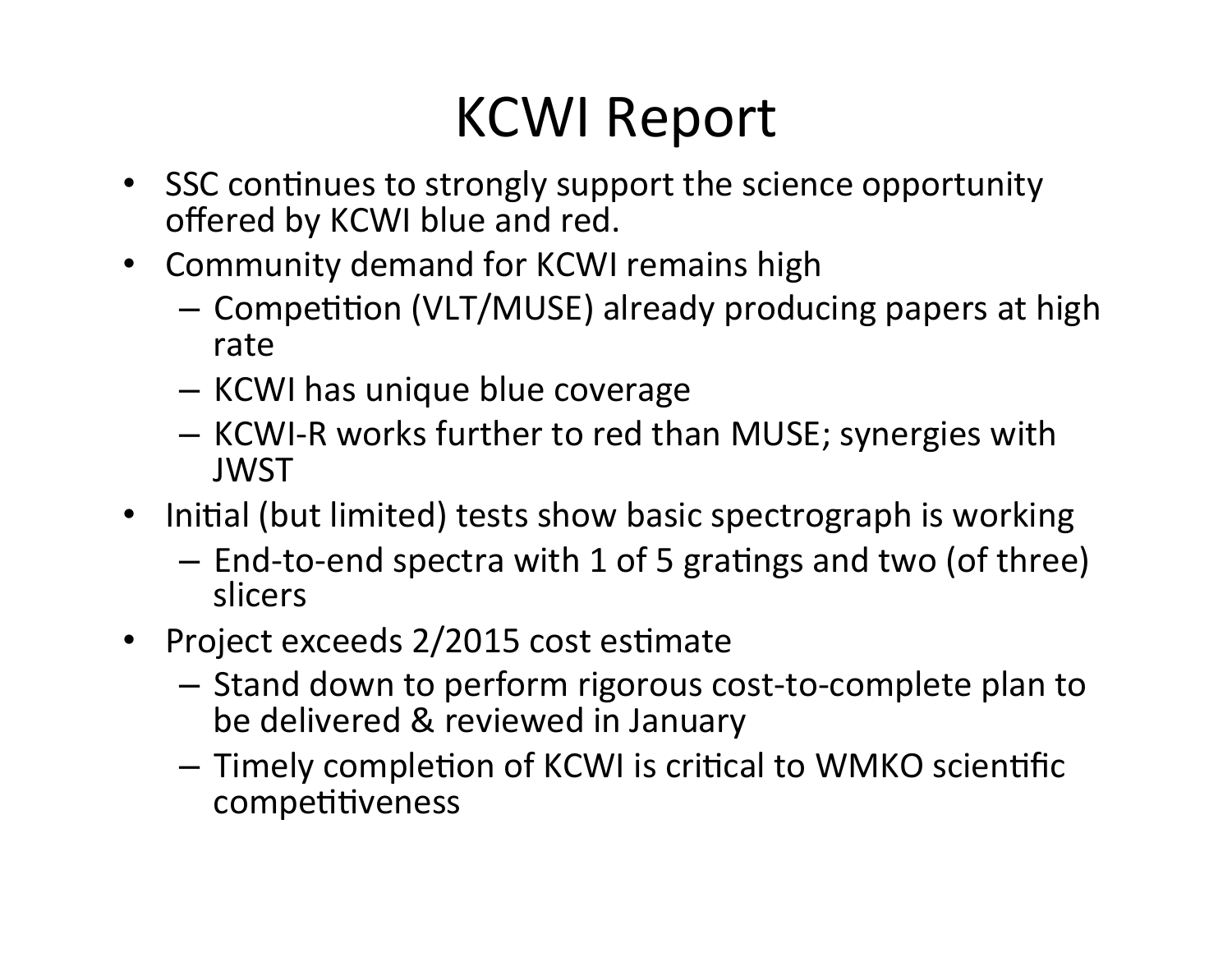# **NIRES**

#### • Progress

- $-$  Science detector window installed, blocks alphas
- $-$  Power supply noise fixed, except for low level gain fluctuation. Can be calibrated out
	- Origin is Leach boards, since it affects each of the two of eight channel boards in a time and value independent manner
- $-$  Detector system working as expected
- $-$  Pipeline under development (ready for TripleSpec data)
	- Hien Tran working on Keck-dependent parts
- $\cdot$  To do
	- $-$  Characterize detector
	- $-$  Test instrument software
	- $-$  Prepare for shipping
- Pre-ship review possibly in early Jan, shipping mid-Jan, installation in Feb
	- $-$  Visitor port ready
	- $-$  Three engineering nights starting April 2016A
		- Priority is flexure correction and can be done in daytime.
- Scheduling observing nights contingent on outcome of pre-ship review
	- $-$  Review should be no later than mid-Feb for 2016B use